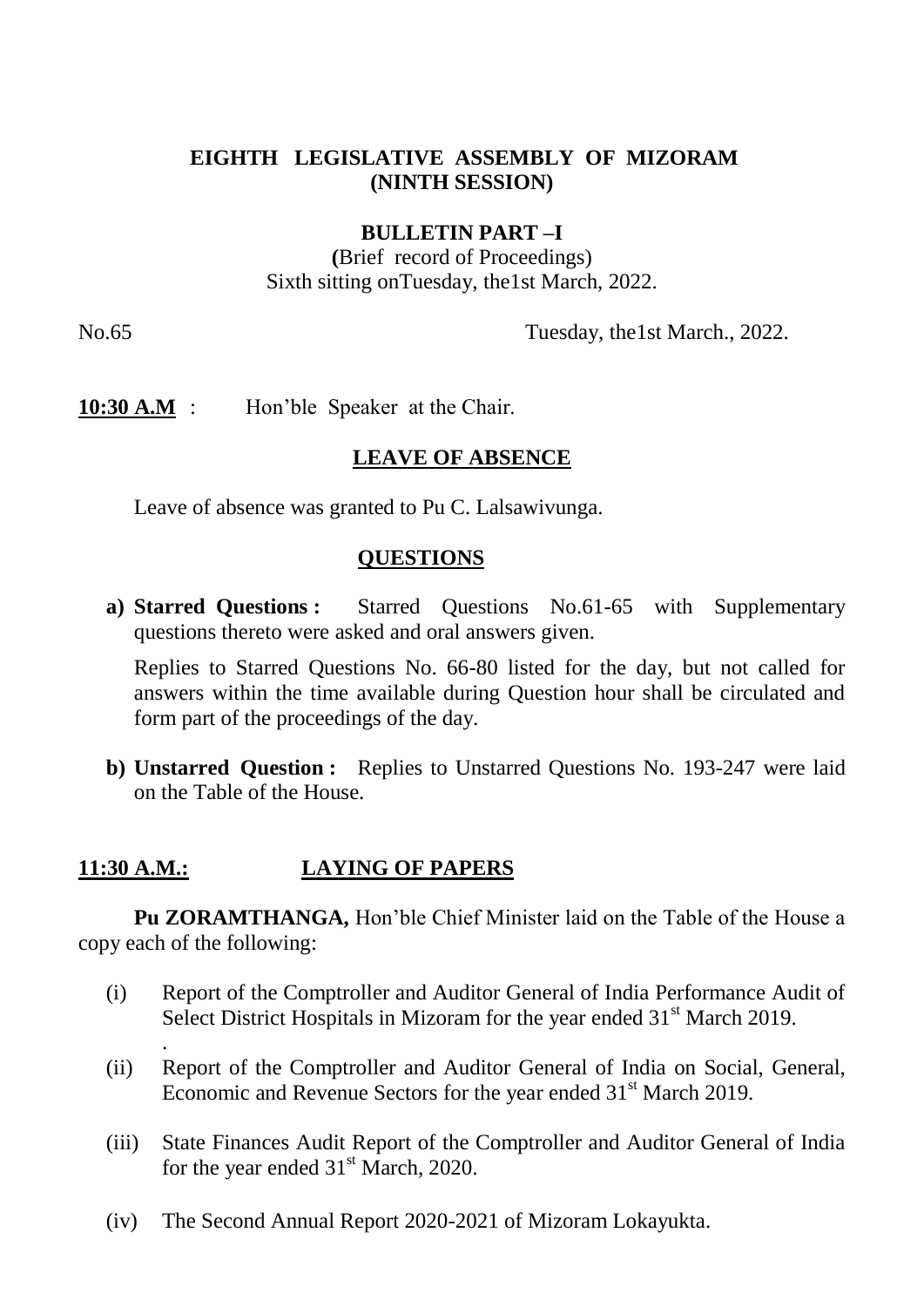**Pu LALCHAMLIANA,** Minister laid on the Table of the House the Mizoram Private Security Agencies (Private Security to Cash Transportation Activities) Rules,2022.

**Pu VANLALHLANA**, laid on the Table of the House Statement of Action Taken on the Further Recommendation of Public Accounts Committee contained in the  $8<sup>th</sup>$  Action Taken Report, 2020 relating to Labour, Employment, Skill Development & Entrepreneurship Department.

# **LEGISLATIVE BUSINESS**

**11:38 A.M: Pu K. LALRINLIANA,** Minister begged leave of the House to introduce "The Mizoram Fisheries (Second Amendment) Bill, 2022".

Leave having been granted, he introduced the Bill for consideration of the House and moved that the Bill be passed.

Dr. Vanlalthlana participated in the discussion of the Bill.

**11:58 A.M :** The Bill was put to vote of the House and was passed unanimously.

# **12:00 P.M: FINANCIAL BUSINESS**

General discussion on the Annual Budget for the year 2022-2023 commenced. The following members participated in the discussion:

- 1. Pu L.Thangmawia
- 2. Pu K.T. Rokhaw
- 3. Pu Lalchhuanthanga

**12:28 P.M:** Hon'ble Dy. Speaker at the Chair.

- 4. Dr.F.Lalnunmawia
- 5. Pu Lawmawma Tochhawng

### **12:57 P.M: Recess**